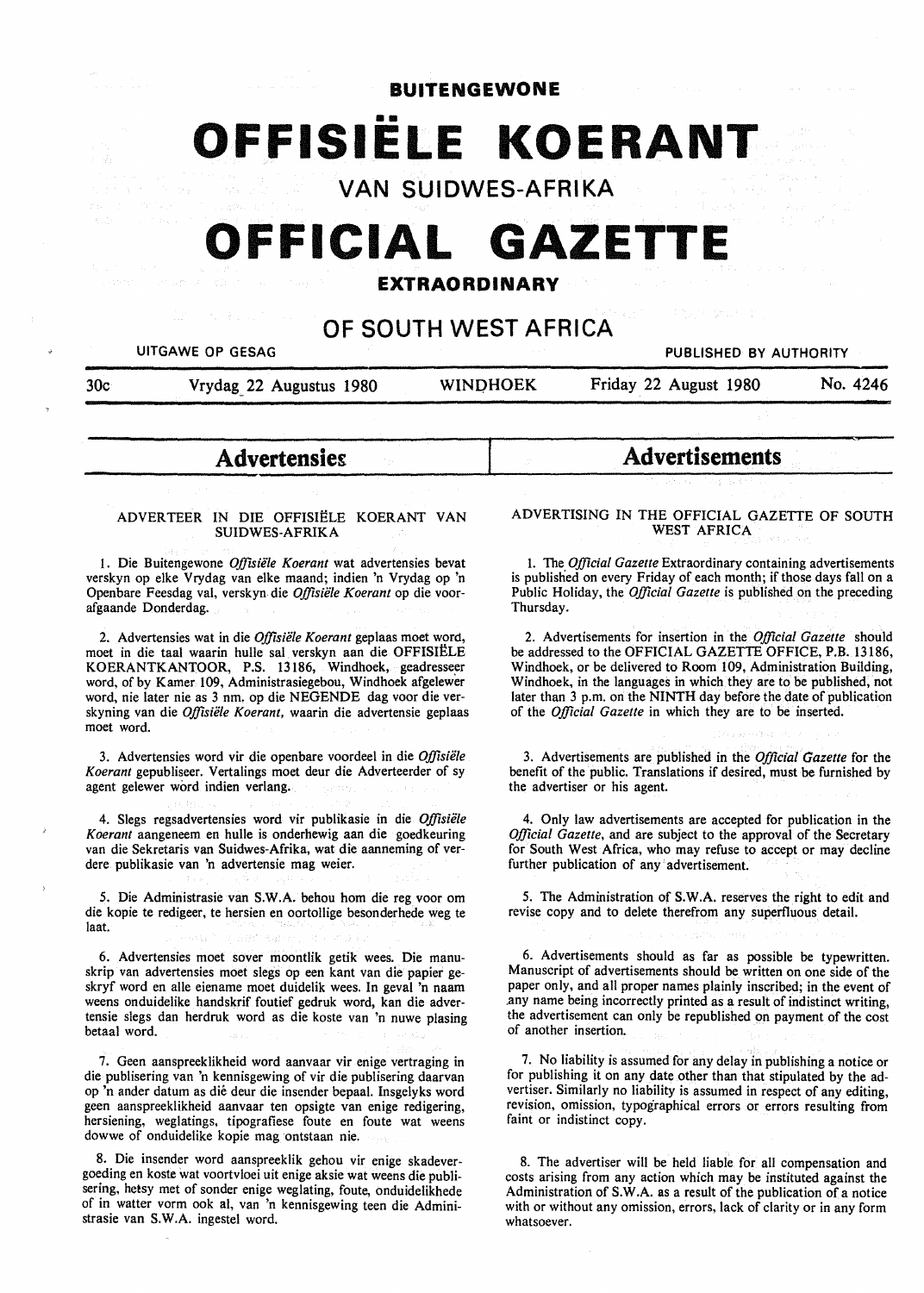9. Die jaarlikse intekengeld op die *Offisiele Koerant* is RI2,50 posvry in hierdie Gebied en die Republiek van Suid-Afrika, verkrygbaar by die here Die Suidwes-Drukkery Beperk, Posbus 2196, Windhoek. Oorsese intekenaars moet posgeld vooruit betaal. Enke! eksemplare van die *Offisiele Koerant* is verkrygbaar van die here Die Suidwes-Drukkery Beperk, Posbus 2196, Windhoek, teen 30c per eksemplaar: Eksemplare word vir slegs twee jaar in voorraad gehou.

10. Die koste vir die plasing van kennisgewings is soos volg en is betaalbaar by wyse van tjeks, wissels, pos- of geldorders:

#### **LYS VAN VASTE TARIEWE**

| Gestandaardiseerde kennisgewings                                                                                                                                                                  | Tarief per<br>plasing               |
|---------------------------------------------------------------------------------------------------------------------------------------------------------------------------------------------------|-------------------------------------|
|                                                                                                                                                                                                   | R                                   |
| 的腐败的 医心脏反射 数字                                                                                                                                                                                     |                                     |
|                                                                                                                                                                                                   | 6,00<br>5,00                        |
| Boedelwettekennisgewings: Vorms J. 297, J. 295, J.                                                                                                                                                |                                     |
|                                                                                                                                                                                                   | 2,00                                |
| Derdeparty-assuransie-eise om skadevergoeding<br>Insolvensiewet- en maatskappywettekennisgewings: J                                                                                               | 2,50                                |
|                                                                                                                                                                                                   | 4,00                                |
| L.W. — Vorms 2 en $6$ — bykomstige verklarings<br>volgens woordetal-tabel, toegevoeg tot die basiese<br>tarief.                                                                                   |                                     |
|                                                                                                                                                                                                   |                                     |
| Naamsverandering (vier plasings)<br>Naturalisasiekennisgewings (insluitende 'n herdruk vir                                                                                                        | 25,00                               |
|                                                                                                                                                                                                   | 2,00                                |
| Onopgeëiste geld — slegs in die buitengewone Offi-                                                                                                                                                |                                     |
| siële Koerant, sluitingsdatum 15 Januarie (per in-                                                                                                                                                |                                     |
| skrywing van "naam, adres en bedrag")                                                                                                                                                             | 0,80                                |
| Slagterskennisgewings                                                                                                                                                                             | 5,00                                |
| Slumopruimingshofkennisgewings, per perseel                                                                                                                                                       | 4,00                                |
| Verlore lewensversekeringspolisse                                                                                                                                                                 | 2,00                                |
| Nie-gestandaardiseerde kennisgewings<br>Dranklisensie-kennisgewings (in buitengewone Offi-<br>siële koerante, t.w. Junie/Tvl. November/Kaap,<br>Januarie/O.V.S., April/Natal) per tweetalige aan- | 7,00                                |
|                                                                                                                                                                                                   |                                     |
| Geregtelike en ander openbare verkope:                                                                                                                                                            |                                     |
|                                                                                                                                                                                                   | 18,00                               |
| Openbare veilings, verkope en tenders:                                                                                                                                                            |                                     |
|                                                                                                                                                                                                   | 6,00                                |
|                                                                                                                                                                                                   | 15,00                               |
|                                                                                                                                                                                                   | 23,00                               |
| Handelsmerke in Suidwes-Afrika                                                                                                                                                                    | 11,00                               |
| Likwidateurs en ander aangesteldes se kennisgewings                                                                                                                                               | 7,00                                |
|                                                                                                                                                                                                   |                                     |
|                                                                                                                                                                                                   |                                     |
| Maatskappykennisgewings:                                                                                                                                                                          |                                     |
| Kort kennisgewings: Vergaderings, besluite, aan-                                                                                                                                                  |                                     |
| bod van skikking, omskepping van maatskappy,                                                                                                                                                      |                                     |
| vrywillige likwidasies, ens.; sluiting van oordrag-<br>of lederegisters en/of verklarings van dividende                                                                                           |                                     |
|                                                                                                                                                                                                   | 11,00                               |
| Verklaring van dividende met profystate, notas in-                                                                                                                                                | 25,00                               |
| gesluit                                                                                                                                                                                           |                                     |
| Lang kennisgewings: Oordragte, veranderings met                                                                                                                                                   | $\mathbb{P}^1\subset\mathbb{P}^1$ . |
| betrekking tot aandele of kapitaal, aflossings, be-<br>sluite, vrywillige likwidasies                                                                                                             | 37,00                               |
|                                                                                                                                                                                                   |                                     |
| Orders van die Hof:                                                                                                                                                                               |                                     |
| Voorlopige en finale likwidasies of sekwestrasies                                                                                                                                                 | 14,00                               |
| Verlatings of veranderings in kapitaal, samesmel-                                                                                                                                                 |                                     |
| tings, aanbod van skikking<br>Geregtelike besture, kurator bonis en soortgelyke                                                                                                                   | 37,00                               |
|                                                                                                                                                                                                   |                                     |

9. The subscription for the *Official Gazette* is R12,50 per annum, post free in this Territory and the Republic of South Africa, obtainable from Messrs. The Suidwes-Drukkery Limited, P.O. Box 2196, Windhoek. Postage must be prepaid by overseas subscribers. Single copies of the *Official Gazette* may be obtained from The Suidwes-Drukkery, Limited, P. 0. Box 2196, Windhoek, at the price of 30 c per copy. Copies are kept in stock for only two years.

10. The charge for the insertion of notices is as follows and is payable in the form of cheques, bills, postal or money orders:

#### LIST OF FIXED TARIFF RATES

| Standardised notices                                                                                                                                | Rate per<br>insertion |
|-----------------------------------------------------------------------------------------------------------------------------------------------------|-----------------------|
| しょうわ 進行 さいこ<br>计主人员                                                                                                                                 | R.                    |
| Administration of Estates Acts notices: Forms J. 297                                                                                                |                       |
|                                                                                                                                                     | 2,00                  |
|                                                                                                                                                     | 5,00                  |
|                                                                                                                                                     | 5,00                  |
| Change of name (four insertions)                                                                                                                    | 25,00                 |
|                                                                                                                                                     | 6,00                  |
| Insolvency Act and Company Acts notices: J 28, J 29,                                                                                                |                       |
|                                                                                                                                                     | 4,00                  |
| N.B. - Forms 2 and 6 - additional statements ac-<br>cording to word count table, added to the basic<br>tariff.<br>and West Control of Con-          |                       |
| Naturalisation notices (including a reprint for the ad-                                                                                             | 2,00                  |
|                                                                                                                                                     | 2,00                  |
| Slum Clearance Court notices, per premises                                                                                                          | 4,00                  |
| Third party insurance claims for compensation<br>Unclaimed moneys - only in the extraordinary<br>Official Gazette, closing date 15 January (per en- | 2,50                  |
|                                                                                                                                                     | 0.80                  |

#### *Non-standardised notices*

#### Company notices:

| Short notices: Meetings, resolutions, offer of com-<br>promise, conversion of company, voluntary        |         |
|---------------------------------------------------------------------------------------------------------|---------|
| windings-up; closing of transfer or members'.                                                           |         |
| registers and/or declaration of dividends                                                               | 11,00   |
| Declaration of dividend with profit statements, in-                                                     | tade in |
|                                                                                                         | 25,00   |
| Long notices: Transfers, changes with respect to<br>shares or capital, redemptions, resolutions, volun- |         |
|                                                                                                         | 37,00   |
| Liquidator's and other appointees' notices                                                              | 7,00    |
| Liquor Licence notices (in extraordinary Gazettes,<br>viz. June/Tvl, November/Cape, January/O.F.S.,     |         |
| April/Natal), per bilingual application                                                                 | 7.00    |
| Orders of the Court:<br>Provisional and final liquidations or sequestra-                                |         |
|                                                                                                         | 14,00   |
| Reductions or changes in capital mergers, offer of                                                      |         |
| Judicial managements, curator bonis and similar                                                         | 37,00   |
|                                                                                                         | 37,00   |
|                                                                                                         | $-4,00$ |
| Supersessions and discharge of petitions (J 158)                                                        | 4,00    |
|                                                                                                         |         |
| Sales in execution and other public sales:                                                              |         |
|                                                                                                         | 18,00   |
| Public auctions, sales and tenders:                                                                     |         |
|                                                                                                         | 6.00    |
|                                                                                                         | 15,00   |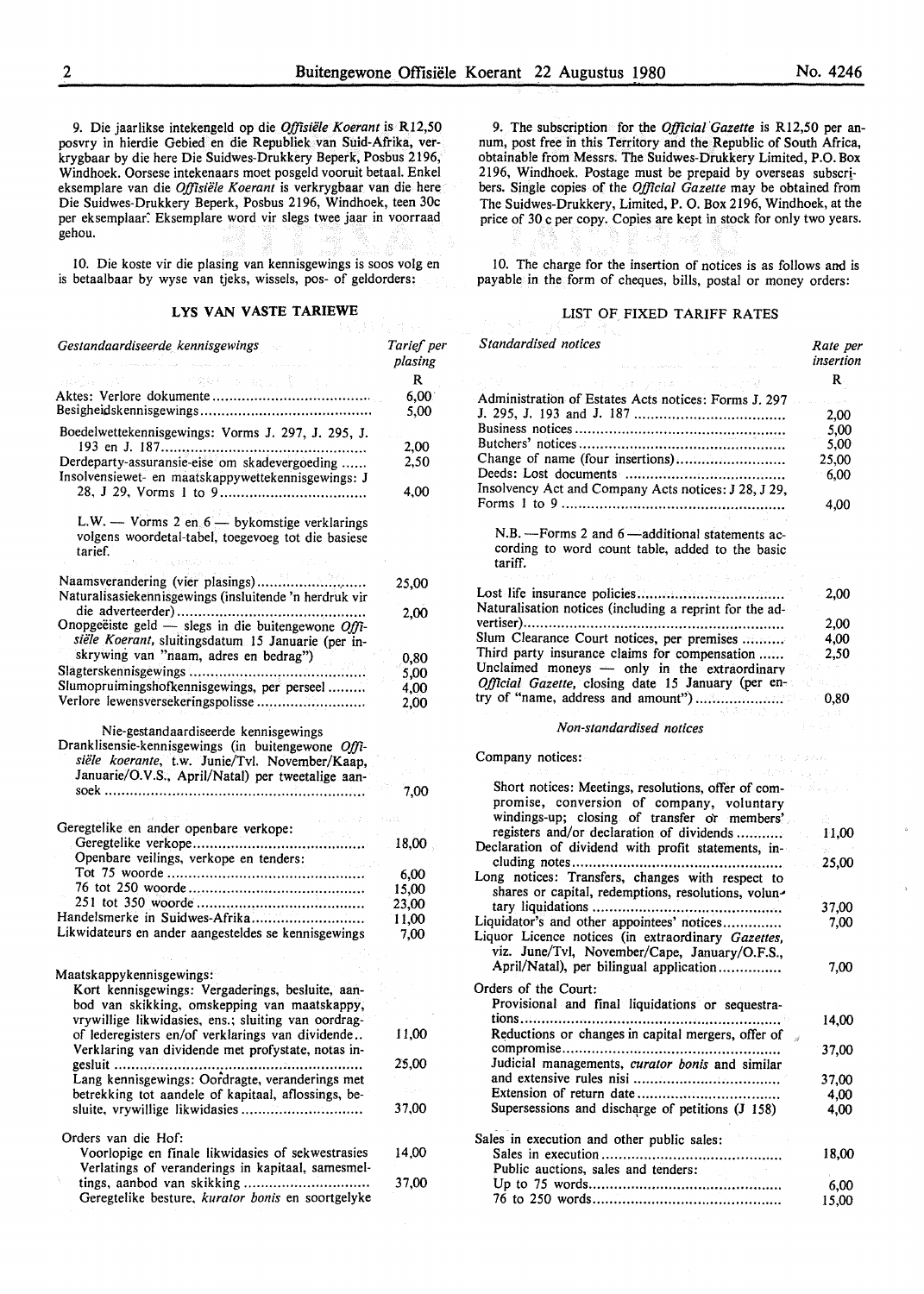|                                                    | 37.00            |
|----------------------------------------------------|------------------|
|                                                    | 4.00             |
| Tersydestellings en afwysings van petisies (J 158) | 4.0 <sup>2</sup> |

#### Vorm/Form J 187

#### **LIKWIDASIE- EN DISTRIBUSIBREKENING IN BESTORWE BOEDELS WAT TER INSAE LÊ**

lngevolge artikel.35(5) van Wet 66 van 1965, word hierby kennis gegee dat duplikate van die Iikwidasie- en distribusierekenings (eerste en finale, *tensy anders vermeld)* in die boedels hieronder vermeld, in die kantore van die Meesters en Landdroste soos vermeld en gedurende 'n tydperk van 21 dae ( of korter of langer *indien spesiaal vermeld)* vanaf gemelde datums of vanaf datum van publikasie hiervan, as dit later is, ter insae lê van alle persone wat daarby belang het.

Indien binne genoemde tydperk geen besware daarteen by die betrokke Meesters ingedien word nie, gaan die eksekuteurs oor tot die uitbetalings ingevolge gemelde rekenings.

476/79 - FRY Martha Maria Petronella 2111270035-10-1 72-5th Avenue, Oranjemund William Frederick Fry Barclays National Bank Limited Windhoek.

242/80- VAN DER NEST Beryl Yvonne 370301-0006-00-l 7-lst Avenue Oranjemund Luderitz. Barclays-Nasionale Bank Beperk Windhoek.

292/80 - RABE Friedrich Wilhelm 020717-5004-00-2 Hahnemannstraat 21 Windhoek. Barclays-Nasionale Bank Beperk Windhoek.

126/80- VAN DER BERG Martha Zophia Cornelia 100926 0011 00 2 Bethanie Eerste en Finale Likwidasie en Distribusie Rekening 22.08.1980 Bethanie Standard Bank SWA Ltd. Windhoek.

#### Vorm/Form J 193 **KENNISGEWING AAN KREDITEURE IN BESTORWE BOEDELS**

Aile persone wat vorderinge het teen die boedels hieronder vermeld, word hierby versoek om hul vorderinge by die betrokke eksekuteurs en binne 'n tydperk van 30 dae (of andersins soos aangedui) gereken vanaf die datum van publikasie hiervan in te !ewer. Die inligting word verstrek in die volgorde: Boedelnommer, familienaam en voorname, geboortedatum, persoonsnommer, laaste adres, datum oorlede; nagelate eggenoot(note} se name, familienaam, geboortedatum en persoonsnommer; naam en adres van eksekuteurs of gemagtigde agent, tydperk toegelaat vir lewering van vorderings *indien anders as* 30 *dae.* 

314/80- DREYER Gunther Adolf Arnold 16 November 1928 2811165018100 Otjiwarongo 16 Junie 1980 Barclays-Nasionale Bank Beperk Windhoek.

298/80 - MARCUS Elizabeth Magdalena Johanna Cornelia 23.07.1918 180723-0014-00-0 Kaiser Wilhelmstraat Usakos Robert James Marcus 18.01.1912 120118-5003-00-4 Barclays-Nasionale Bank Beperk Windhoek.<br>308/80 - HAVEMANN Doro

- HAVEMANN Dorothea Henriette Grete Frieda 16.11.1923 23 1116 0013 008 Swakopmund Standard Bank **SW A**  Ltd. Windhoek.

266/80- VORSTER Rosemarie Elizabeth 1 September 1942 420901 0008 00 4 Ramblersweg 38 Otjiwarongo 4 Junie 1980 Volkskas Beperk Posbus 1730 Pretoria.

302/80 - PIETERS Barend Hermanus 3 September 1937 Bethestraat 14 Pionierspark Windhoek 9 Junie 1980 Ria Pieters 1 Februarie 1941 410201 0078 004 Volkskas Beperk Posbus 1730 Pretoria.

| 23,00 |
|-------|
| 11.00 |

#### **LIQUIDATION AND DISTRIBUTION ACCOUNTS IN DECEASED ESTATES LYING FOR INSPECTION**

In terms of section 35(5) of Act 66 of 1965, notice is hereby given that copies of the liquidation and distribution accounts (first and final, *unless otherwise stated)* in the estates specified below will be open for the inspection of all persons interested therein for a period of 21 days (or shorter or longer if *specially stated)* from the date speculed or from the date of publication hereof, whichever may be the later, and at the offices of the Masters and Magistrates as stated.

Should no objection thereto be lodged with the Masters concerned during the specified period, the executors will proceed to make payments in accordance with the accounts.

149/80 - BRAUNE Friedrich Rudolf Walter 240822 5007 106 Otjiwarongo Eerste en Finale Likwidasie en Distribusie Reken-

ing 22.08.1980 Otjiwarongo Standard Bank SWA Ltd. Windhoek. 195/80- GROBLER Catharina Margaretha 010218-0002-002

Plaas Wagstaan Distrik Outjo. Weduwee Volkskas Beperk Posbus 1730 Pretoria. 131/80 - KENNEDY Andries Francois 200530 5019 00 9

Plaas Blyerus Distrik Outjo Daniellina Jacoba Kennedy (gebore Robbertse) 330618 0012 005 Volkskas Beperk Posbus 1730 Pretoria.

266/80 - VORSTER Rosemarie Elizabeth 420901-0008-004 Ramblersweg 38, Otjiwarongo 30 dae Volkskas Beperk Posbus 1730 Pretoria.

#### **NOTICE TO CREDITORS IN DECEASED ESTATES**

All persons having claims against the estates mentioned below are hereby called upon to lodge their claims with the executors concerned, within 30 days (or otherwise as indicated) calculated from the date of publication hereof. The information is given in the following order: Estate number, surname and christian names, date of birth, identity number, last address, date of death; surviving spouse's names, surname date of birth and identity number; name and address of executor or authorised agent, period allowed for lodgement of claims if *other than* 30 *days.* 

195/80- GROBLER Catharina Margaretha 18 Febriarie 1901 010218 0002 00 2 Plaas Wagstaan distrik Outjo 21 April 1980 Weduwee. Volkskas Beperk Posbus 1730 Pretoria.

319/80 - HEUER Carl Frederich Wilhelm 3.7.1931 Enke! Kwartiere, Patterson str. *5* Windhoek 29.7.80 Boland Bank Windhoek.

322/80- VAN GINKEL Aart 10/12/25 2512015029004 Ross str. 11 Windhoek 28.7.80 Adriana Christina Petronella van Ginkel (Geb. Dartel) 15/2/36 360215 0017 101 Boland Bank Beperk Windhoek.

301/80 SHEPPERSON Wallace Arnold 13/2/1901 010213 5007 007 Hentiesbaai 15/7/80 B. A. Liebenberg, Posbus 20604 Windhoek.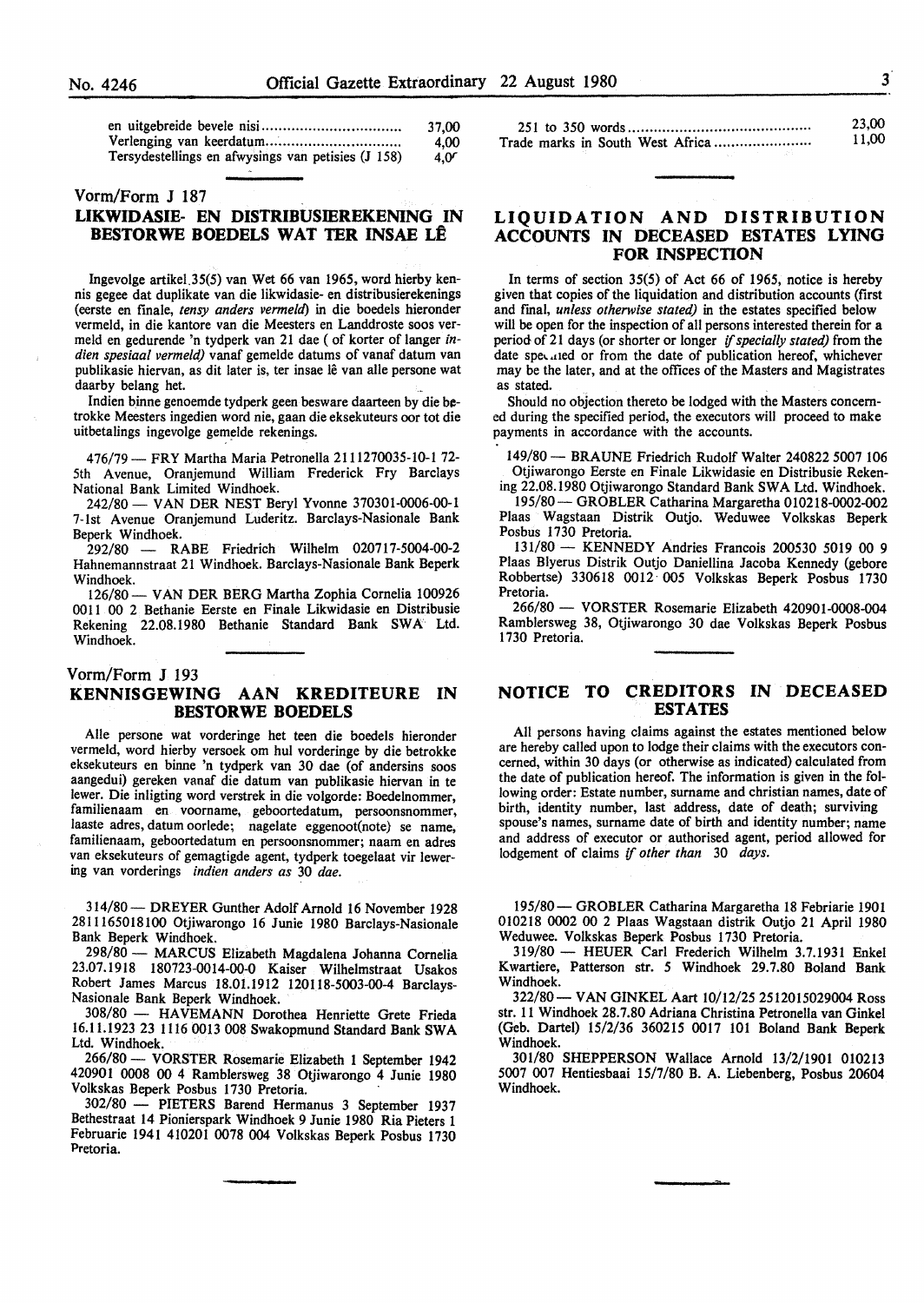#### Form/Vorm J 297 **VERKIESING VAN EKSEKUTEURS**

Aangesien die boedels van die persone hieronder vermeld nie verteenwoordig is nie word hierby deur Meesters van die Hooggeregshof van Suid-Afrika aan belanghebbendes kennis gegee dat byeenkomste ten opsigte van die verskillende boedels op die plekke, datums en tye vermeld, gehou sal word, met die doel om 'n persoon of persone te kies vir goedkeuring deur die onderskeie Meesters as geskik en bekwaam om deur hulle aangestel te word as eksekuteurs, kurators of voogde, na gelang van omstandighede, met aanduiding van die besonderhede in die volgorde: Boedelnommer, familienaam en voorname van oorlede persoon, en beroep; datum van oorlye; plek, datum en tyd van byeenkoms.

330/80 - HA TTINGH Bernadus Rudolf Klerk 25 Julie 1980 10 vm 29/8/80 Meester van die Hooggeregshof Windhoek.

672/74 DIXON Hendrik Willem (William) Boer 19/11/74 10 vm 29/8/80 Windhoek.

Vorm/Form' 5

vac. Na

第二十四章 新聞

#### **UITKEER VAN DIVIDENDE EN INSAMELING VAN KONTRIBUSIES IN GESEKWESTREERDE BOEDELS OF MAATSKAPPYE IN LIKWIDASIE**

 $\left\langle \left\langle \psi_{2,1}^{\lambda}\right\rangle \right\rangle _{0}^{2}\left\langle \left\langle \xi\right\rangle _{0}F\left\langle \xi\right\rangle _{0}+\gamma\right\rangle _{0}$ 

N ademaal die likwidasierekenings en distribusie- of kontribusierekenings in die gesekwestreerde boedels of maatskappye in likwidasie, na gelang van die geval, hieronder vermeld op die datums daarin vermeld, bekragtig is, word hierby ingevolge artikel I 13 (I) van die Insolvensiewet, 1936, artikel 139 (2) van die Maatskappywet, 1926, en artikel 409 (2) van die Maatskappywet, 1973 kennis gegee dat uitbetaling van dividende of insameling van kontribusies aan die gang is in genoemde boedels of maatskappye soos hieronder uiteengesit en dat elke kontribusiepligtige skuldeiser die bedrag deur horn verskuldig by die adres hieronder genoem aan die kurator of likwidateur moet betaal. side.

Die besonderhede word verstrek in die volgorde: Nommer van boedel/maatskappy; naam en beskrywing van boedel/maatskappy; datum waarop rekening bekragtig is; of 'n dividend uitgekeer of 'n kontribusie ingevorder word, of beide, en naam en adres van kurator of likwidateur.

#### **ELECTION OF EXECUTORS**

The estates of the persons mentioned below being unrepresented, interested parties are hereby given notice by Masters of the Supreme Court of South Africa, that meetings will be held in the several estates at the places, dates and times specified, for the purpose of selecting some person or persons for approval by the respective Masters, as fit and proper to be appointed by them as executors, curators or tutors, as the case may be, indicating the particulars as follows: Estate number, surname and christian names of deceased, and occupation; date of death; place, date and time of meeting.

最后在了军务。 医类的

68/74 DIXON Max Donald Boer 3/11/73 10 vm 29/8/80 Windhoek.

113/69 - **DIXON** John Peter Pensionaris 8/7/68 10 vm 29/8/80 Meester van die Hooggeregshof Windhoek.

<u>나 대해 하드라</u>

#### **PAYMENT OF DIVIDENDS AND COLLECTION OF CONTRIBUTIONS IN SEQUESTRATED ESTATES OR COMPANIES BEING WOUND UP**

Same should

The liquidation accouns and plans of distribution or contribution in the sequestrated estates or companies being wound up, as the case may be, mentioned below having been confirmed on the date therein mentioned, notice ts hereby given, pursuant to section 113 (I) of the Insolvency Act, 1936, section 139 (2) of the Companies Act, 1926, and section 409(2) of the Companies Act, 1973, that dividends are in the course of payment or contributions are in the course of collection in the said estates or companies as set forth below and that every creditor liable to contribution is required to pay to the trustee or liquidator the amount for which he is liable at the address mentioned below.

The particulars are given in the following order: Number of estate/company; name and description of estate/company; date when account confirmed; whether a dividend is being paid or contribution being collected, or both, and name and address of trustee or liquidator.

W22/79 - MANBO VERVAARDIGERS (PTY) LTD. (In Liquidation) 9-6-80 Dividend being paid Dr. 0. F. C. Herrigel c/o Security Trust SWA (Pty) Ltd. P.O. Box 3599 Windhoek.

#### DEPARTEMENT BURGERSAKE EN MANNEKRAG WET OP VREEMDELINGE, 1937 V ANSVERANDERING : WEIDEMANN IN STROMBERG - BERNSTEIN

100 goods on a seminated or most

Dit het die Administrateur-generaal behaag om, kragtens die bepalings van Artikel 9 van die Wet op Vreemdelinge 1937, (Wet l van 1937) Manuella Weidemann, woonagtig te Holtsstraat 26, Pionierspark, Windhoek, te magtig om die van Stromberg - Bernstein aan te neem.

#### DEPARTEMENT BURGERSAKE EN MANNEKRAG WET OP VREEMDELINGE, 1937 **VANSVERANDERING** ROSSOWU IN COETZEE

<u>للسفرين في في العامل العامل العامل ال</u>

<u>Leste</u> HABY (SK

s plate septimal

Dit het die Administrateur-generaal behaag om, kragtens die bepalings van Artikel 9 van die Wet op Vreemdelinge 1937, (Wet 1 van 1937) Daniel Jacobus Rossouw, Woonagtig te Plaas Osonjiva Nr. 387 Otjiwarongo, te magtig om die van Coetzee aan te neem.